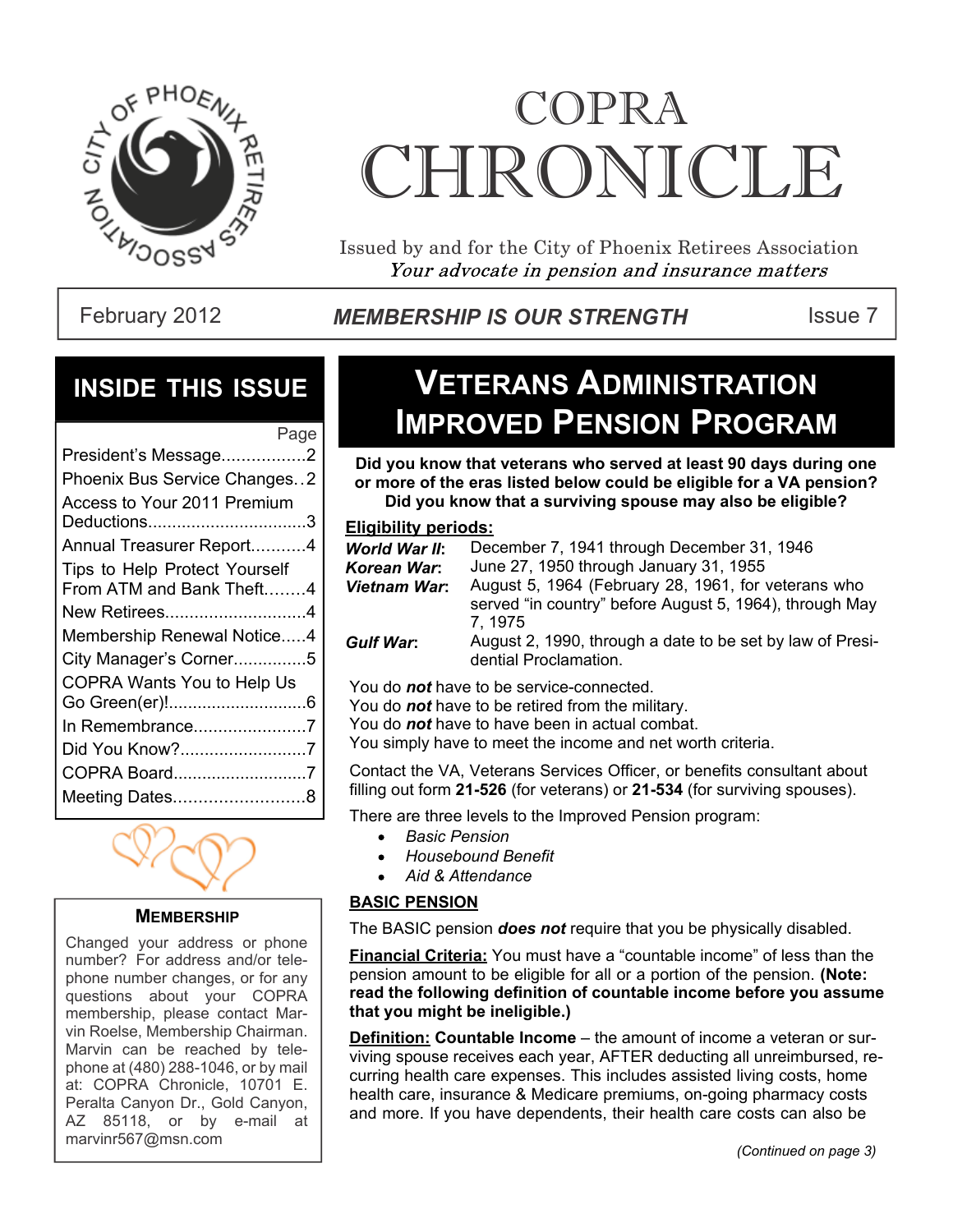## PRESIDENT'S MESSAGE



Hi, everyone. The COPRA Board held its first official meeting for 2012 on January 12<sup>th</sup>. The incumbent officers (Jack Thomas, Laura Ross, Barbara Kellogg, and Dawnell Navarro) were re-elected to serve another term as President, Vice President, Treasurer, and Secretary, respectively. Marvin Roelse was elected to complete the board term of Sheryl Jeremiah who resigned due to work commitments. Robert Salemi was elected to serve as our new Chronicle Committee Chair and Yvonne Warren was elected to serve as our new Member Support and Social Committee Chair. The remaining Committee Chairs were re-elected to continue the excellent work that they have provided to COPRA and all City retirees. I would like to express my special thanks to all of the individuals who have taken on past leadership roles and those who have agreed to support COPRA's activities in the coming year.

Our first 2012 General Membership meeting has been scheduled for Thursday, March 15<sup>th</sup>, with COPERS. Our new COPERS Representative, Cathy Gleason, is busy working with the Retirement Office and Kuhn's (COPERS Investment Consultant). This should be an excellent program providing updates on the current state of the retirement system and projections for the remainder of the year. The dates for the remaining two 2012 General Membership meetings (Health and Benefits and the State of the City) are in the process of being finalized. They are held usually in May and October. Please watch for further information in a future issue of the Chronicle and the COPRA website.

The Pension Reform Task Force Report has been submitted to the City. There has been no news on when this report will be formally presented to the City Council. It was anticipated that this would occur in January after the Mayor and City Council members were sworn into office. However, no date has been set for formal discussion of the Task Force's recommendations. We will keep you apprised of any further developments. I strongly encourage our membership to attend this important meeting when it appears on the City Council's agenda.

On a final note, the City is sending out postcards to all retirees notifying them how to obtain more detailed supplemental information for tax preparation purposes electronically using the e-CHRIS system. The postcard also indicates that the City will provide this information to retirees who do not have computer access, but you must call the number provided for follow-up. The City will be mailing the 1099 Pension forms for tax preparation as usual. COPRA hopes that this revised process will work for all retirees. We will continue to listen for any feedback regarding these changes. COPRA also wishes to recognize the City for its commitment to provide this information through alternative means for those retirees who are unable to receive it electronically.

I want to thank you for being a member of COPRA and I look forward to seeing you at the Retirement System Meeting on March 15<sup>th</sup>.

Jack

### **PHOENIX BUS SERVICE CHANGES**

The Phoenix Public Transit Department is notifying riders of changes to City of Phoenix funded Valley Metro bus routes, effective on Jan. 23, 2012. The changes are listed below:

- Route 77-Baseline Road will be extended to 75th Ave in Laveen from 35th Ave, providing service to Betty  $\bullet$ Fairfax High School.
- $\bullet$ Local bus routes 0-Central Ave.; 7-7th St; 8-7th Ave. will have service modified in south Phoenix to accommodate the 77-Baseline Road extension
- 19-19th Ave.; and 35-35th Ave. routes will be redirected to a new park-and-ride under construction at 27th  $\bullet$ Ave. and Baseline Road
- RAPID SR-51 service will be modified; the Paradise Valley Mall stop will be eliminated

More information on bus service changes, including route and schedule information, is available at www.valleymetro.org, or by calling 602-253-5000.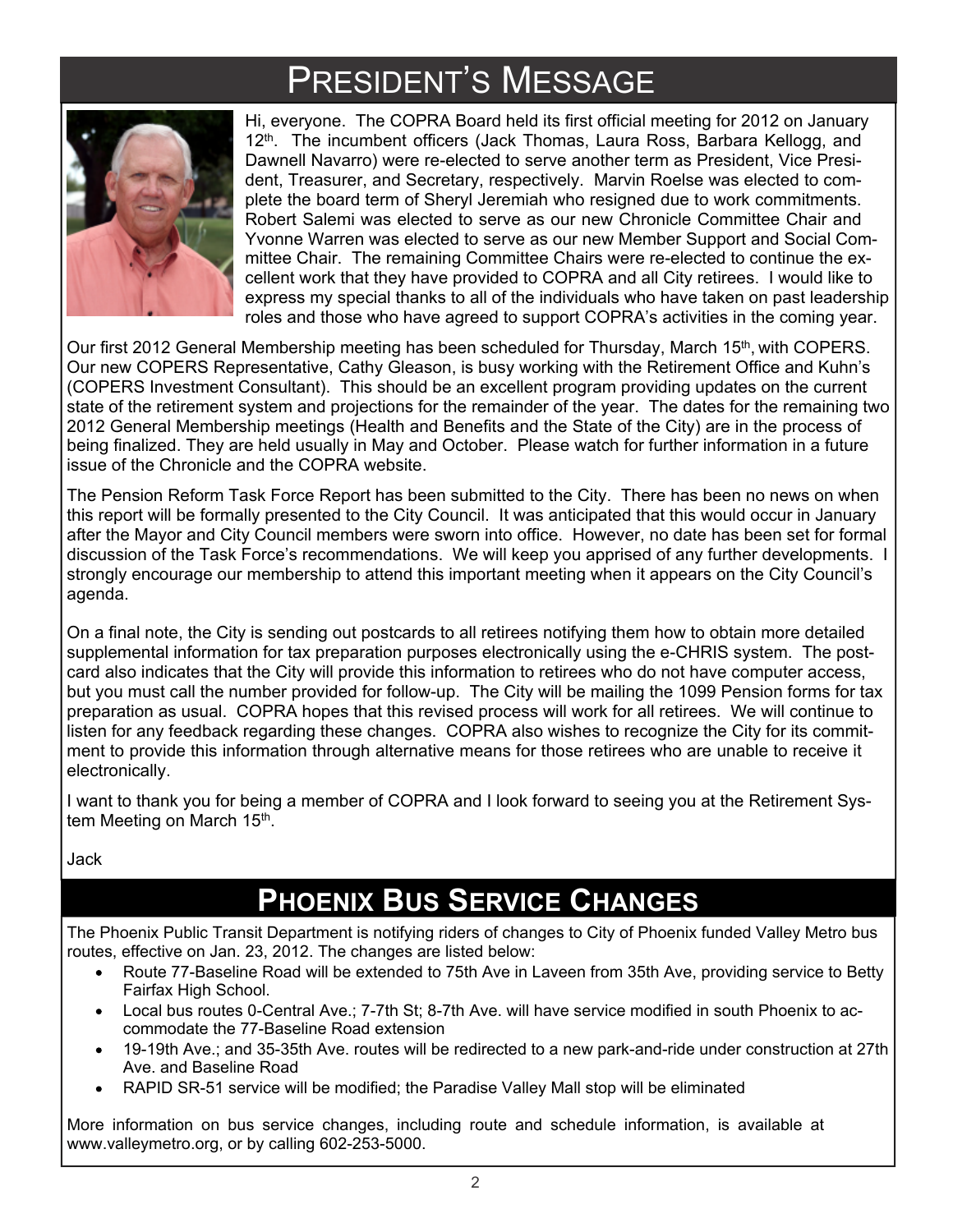#### **ACCESS TO YOUR 2011 PREMIUM DEDUCTION TOTALS USING THE ECHRIS SYSTEM**

Many of you may need information regarding medical and dental premium deductions when completing your 2011 tax returns.

This information is easily found on-line in the eCHRIS system. You, or someone you trust, can access this information on-line with a computer and internet connection. Instructions can be found by following these steps:

- 1. Go to echris.phoenix.gov
- 2. Click the purple "Retirees" tab at the top of the page.
- 3. Click the links marked "How to View/Print Paystubs" Start with 'How to log in to ECHRIS if you have not used ECHRIS since retiring. Note: You will need your 6-digit employee ID number. This number will be on forms and/or previous check state ments.

For assistance by phone, please contact the HR Center at (602) 262-6608 or the Benefits Office at (602) 262- 4777 or Retirement at (602) 534-4400. If you live in the area, you are also welcome to stop by the Personnel Building, Monday through Friday, from 8:00 a.m. to 5:00 p.m. for personal assistance with eCHRIS. The Personnel Building is located at 135 N. Second Avenue in downtown Phoenix.

### **VETERANS ADMINISTRATION IMPROVED PENSION PROGRAM (CONTINUED)**

#### *(Continued from page 1)*

used to reduce your countable income. (However, the spousal income must also be added into the equation.)

#### **EXAMPLE:**

*Income:* Joe Smith earns \$14,000 per year from Social Security. His wife, Mary, earns \$9,000 per year from Social Security. Joe also earns \$5,000 per year from a small company pension. **Total Income: \$28,000**

#### *BUT…*

*Net worth***:** Joe and Mary have only \$38,000 in net worth in CDs and savings. They still live in the home they bought in 1954.

*Expenses:* Joe pays \$1,800 per month for Mary's home health care. He and Mary each pay a monthly Medicare premium of \$93.50 (x 2 = \$187/mo) He also pays \$149 per month for supplemental insurance. So…Joe and Mary's medical expenses **Total: \$25,632**

When Joe and Mary's medical expenses are subtracted from their total income, this results in a "countable income" of only **\$2,368.** Joe and Mary should definitely contact their regional VA office about applying for the BA-SIC Pension on form 21-526. They have the potential to receive up to \$11,945 in pension per year.

**How was this BASIC Pension figure determined?** The maximum BASIC Pension benefit amount of \$14,313\* (veteran with a dependent), minus the countable income amount of \$2,368, equals \$11,945.

**NOTE:** If Joe is no longer alive, and Mary wishes to apply, she would do so via form 21-534.

#### **HOUSEBOUND BENEFIT**

Veterans or surviving spouses whose physical limitations require a certain level of regular assistance with their daily routine may be eligible to receive HOUSEBOUND Benefits. The same Financial Criteria and Countable Income as the BASIC Pension apply.

However, unlike the BASIC Pension, your doctor must confirm that your physical condition requires the assistance of others on a regular basis.

#### **AID & ATTENDANCE**

AID & ATTENDANCE is the highest level of Improved Pension available to any United States Military veteran (or the surviving spouse) who meets the service, financial, and physical criteria.  *(Continued from page 6)*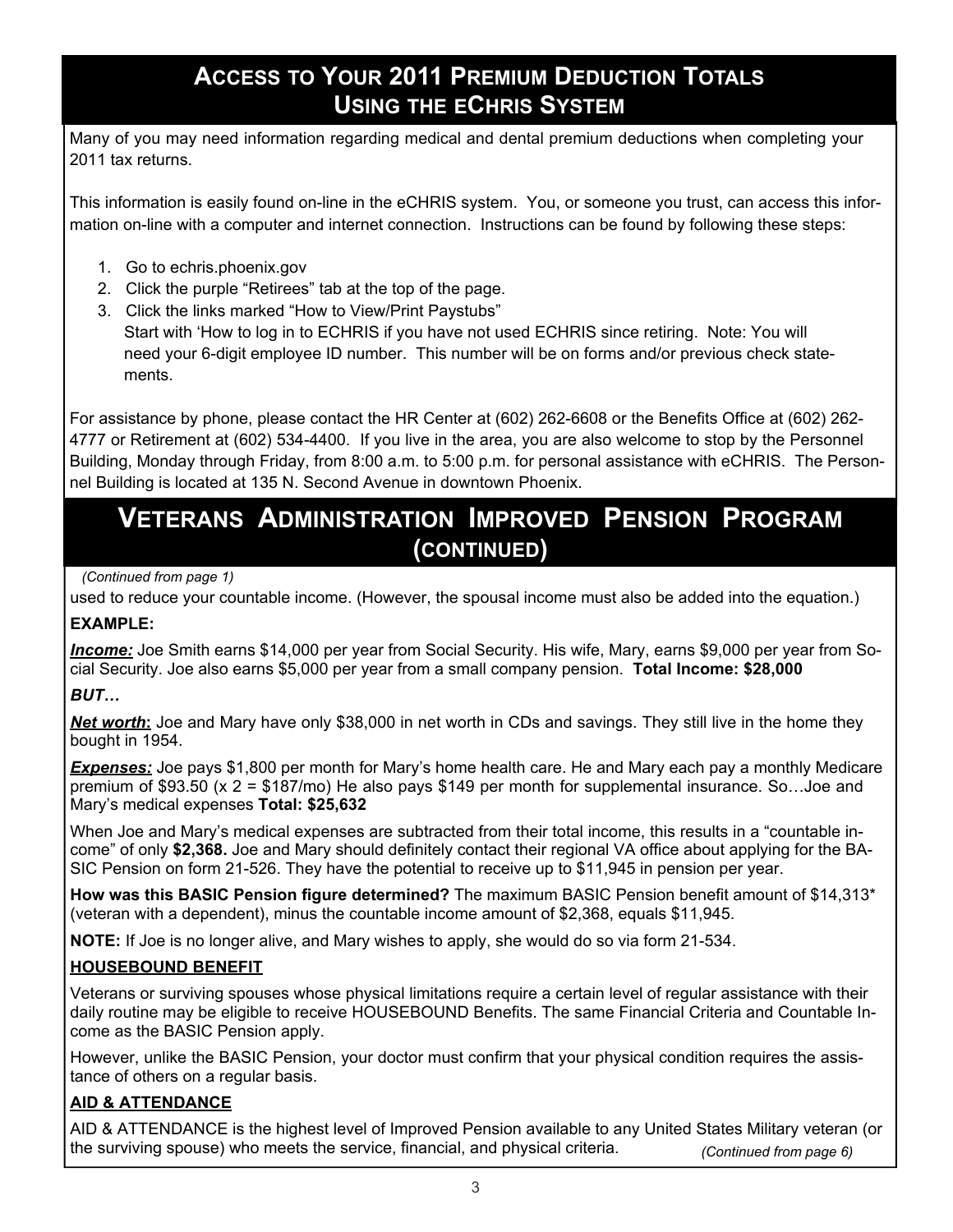| <b>COPRA</b>                                                    |          |                         |           |              |    |           |
|-----------------------------------------------------------------|----------|-------------------------|-----------|--------------|----|-----------|
|                                                                 |          | <b>Treasurer Report</b> |           |              |    |           |
| for month ending December 31, 2011 and 2010                     |          |                         |           |              |    |           |
|                                                                 |          | December                |           | 2011         |    | 2010      |
| Book Balance, November 30, 2011 and 2010                        |          |                         | \$        | 46.451.53 \$ |    | 41.635.47 |
| <b>Receipts</b>                                                 |          |                         |           |              |    |           |
| <b>Member Dues</b>                                              | \$       | 1,050.00 \$             |           | 16,245.00    | \$ | 17,955.00 |
| <b>Dividends</b>                                                | \$       | 27.05                   | \$        | 329.44       | \$ | 482.82    |
| Donations                                                       |          |                         | \$        | 27.00        | \$ | 24.23     |
| Holiday Party                                                   |          | 126.00                  | \$        | 3,042.00     | \$ | 3,038.00  |
| <b>Total Receipts</b>                                           | \$<br>Ŝ  | 1,203.05                | S         | 19,643.44    | s  | 21,500.05 |
|                                                                 |          |                         |           |              |    |           |
| <b>Disbursements</b>                                            |          |                         |           |              |    |           |
| <b>Bank Fees</b>                                                | \$       |                         | \$        | 0.90         |    |           |
| Chronicle                                                       | \$       | 930.91                  | \$        | 9.532.02     | \$ | 9,963.36  |
| Donations                                                       |          |                         | \$        | 100.00       | \$ | 200.00    |
| Holiday event                                                   | \$<br>\$ | 2,392.52                | \$        | 4,579.12     | \$ | 4,205.34  |
| Member Support                                                  |          |                         | \$        | 852.11       | \$ | 1.063.12  |
| Non-member mailings                                             |          |                         | \$        | 1,156.96     |    |           |
| Office                                                          |          |                         | \$        | 159.26       | \$ | 62.31     |
| Social Activities                                               |          |                         | \$        | -            | \$ | 619.64    |
| Website                                                         | \$       |                         | \$        | 845.00       | \$ | 358.75    |
| <b>Total Disbursements</b>                                      | s        | 3.323.43                | \$        | 17.225.37    | \$ | 16,472.52 |
| Book Balance, December 31, 2011 and 2010*                       |          |                         | \$        | 44,331.15    | \$ | 41,913.08 |
| Bank Balance, December 31, 2011                                 |          |                         |           |              |    |           |
| Checking                                                        |          |                         | \$        | 1,743.39     |    |           |
| CD(4/13/20131.242%)                                             |          |                         | \$        | 10.349.01    |    |           |
| CD (09/13/2012 1.094%)                                          |          |                         | 15,082.50 |              |    |           |
| Money Market                                                    |          |                         | \$<br>\$  | 17,209.39    |    |           |
| Total                                                           |          |                         | Ŝ         | 44,384.29    |    |           |
| *Prepaid Dues of \$36,489 in 2011 and \$35,375 in 2010 Included |          |                         |           |              |    |           |

#### **ANNUAL TREASURER REPORT Tips to Help You Protect Yourself From ATM and Bank Theft:**

- 1. Get in the habit of using the same ATM machine for your transactions. Become familiar with it and be able to recognize changes to the machine.
- 2. Use ATM machines inside banks rather than on the street (where they're easier for thieves to access).
- 3. If you're visiting an unfamiliar ATM machine that is not inside a bank, examine it carefully for devices. Card or cash trapping devices need to be glued or taped to the card reader or cash dispenser. Look for 'extra' cameras beyond the basic and generally obvious ATM security camera.
- 4. Never rely on the help of strangers to retrieve a confiscated card. " Report confiscated cards immediately. If you can, don't leave the machine. Instead call the bank from the ATM where your card was taken using a cell phone.
- 5. Never use an ATM machine when other people are lingering. *(Continued on page 7)*

### **NEW RETIREES**

#### **November 2011**

Reynaldo Aguinaga Kathy Alvarez Debra Baker Stephanie Barbosa Louis Barragan Joe Boss Cheryl Brunton Jan Buckwalter

Fred Burkhalte Steven A. Bushey Donna Carr Cynthia Cobb Rebecca Contreras Anita Corpus Rochanne Corpus Ann Davis Benedict Delbrocco James Dermello

Rose Dernarbiez Anna Marie Dragonetti Linda Dunkin Earl Dyer Linda Edwards Yolanda Encinas Randall Fawell Michael Fox Larry Franklin Barbara Green

#### **GIVE YOURSELF A VALENTINE...RENEW YOUR COPRA MEMBERSHIP!!**

Please check the mailing label on this Chronicle for the "Dues Paid Thru:" year. If the "Dues Paid Thru:" year is "2011", you should renew your COPRA membership now!

If you receive the COPRA Chronicle by email which doesn't have a mailing label, you should have received an email in December advising you of the status of your COPRA membership.

As a retiree, it is important that you stay abreast of events happening in the City that may have an impact on your benefits and the retirement fund. Please renew your membership today. As our motto on the front page of the Chronicle says, "Membership is Our Strength."

COPRA membership dues are \$10.00 annually. The dues special is still available so if you pay dues for 4 years (\$40.00), you get credit for 5 years. To renew your COPRA membership, send a check payable to "COPRA" to the following address:

#### *COPRA*

 % Marvin Roelse 10701 East Peralta Canyon Drive Gold Canyon, AZ 85118-5130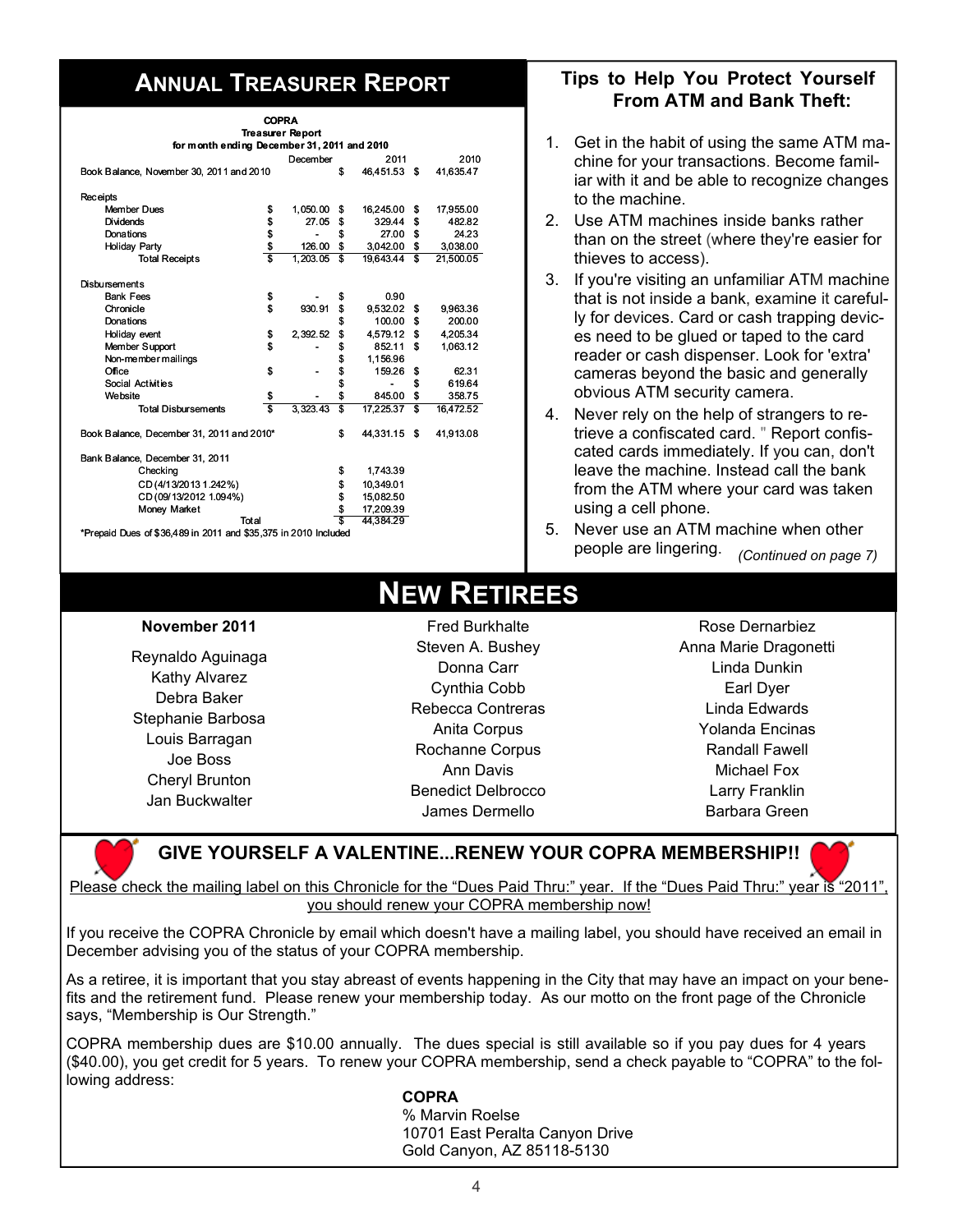## **CITY MANAGER'S CORNER**

Like us at facebook.com/cityofphoenix

I'd like to take this month's column to update you on the budget and encourage you to get involved with the redistricting process.

The budget news can be summed up in one number: zero. That is the city's projected deficit for 2012-13. Under the leadership of the Mayor and City Council, and by working with employees and the community, we have overcome deficits of more than \$330 million over the last two years while continuing to provide outstanding services to the public.

It's an incredible achievement. Many factors have contributed to the city's financial stability, including:

1. Innovation and Efficiency savings of more than \$40 million by streamlining the organization and reducing the workforce by 2,500 positions (achieved with minimal employee layoffs), resulting in the smallest number of employees per capita in 40 years.



- 2. 3.2 percent concessions from all employees, totaling more than \$100 million over two years.
- 3. Consolidating city departments and functions.
- 4. Reducing twice as many managers as general staff positions (management positions have been reduced by 22 percent, all other employees reduced by 11 percent).
- 5. Reducing management layers and increasing the span-of-control ratio from 1 manager for every 5.3 employees to 1 for every 8 employees.
- 6. Maintaining the city's AAA bond rating despite the economic downturn, allowing the city to use its good credit to refinance debts, saving more than \$44 million in General Fund debt service payments.
- 7. Increasing the contingency, or rainy day fund, to the highest level in the city's history with nearly \$36 million, or 3.4 percent, of the city's General Fund operating budget.

The Mayor, Council and I are cautiously optimistic about the upcoming fiscal year, especially with city revenues continuing to improve. However, we must continue to do more with less and build upon our successes.

The redistricting process, meanwhile, will help the city establish new City Council districts to reflect the 2010 Census results.

As you know, the city's population grew dramatically during the last 10 years. Based on the new census data, the council districts will grow to approximately 180,000 residents from 165,000.

Phoenix is required by the federal and state constitutions, as well as the city code, to redraw district lines every 10 years following each U.S. census. The city's last redistricting process was completed in 2001, following the 2000 census.

A series of public meetings citywide are being held this month to educate the community about the process, gather input to identify communities of interest and receive feedback regarding changes to the boundaries.

The meetings are expected to last one hour and will include a formal presentation followed by a question-and-answer session. To see the meeting schedule, visit phoenix.gov/redistricting and click on the "Public Meetings" link in the left column.

For the first time, residents can use a web-based mapping tool to draw proposed boundary lines, see statistical data on the proposed boundaries and submit plans for review and analysis by the consultant. An instructional video on how the tool works will be available for viewing on the redistricting web-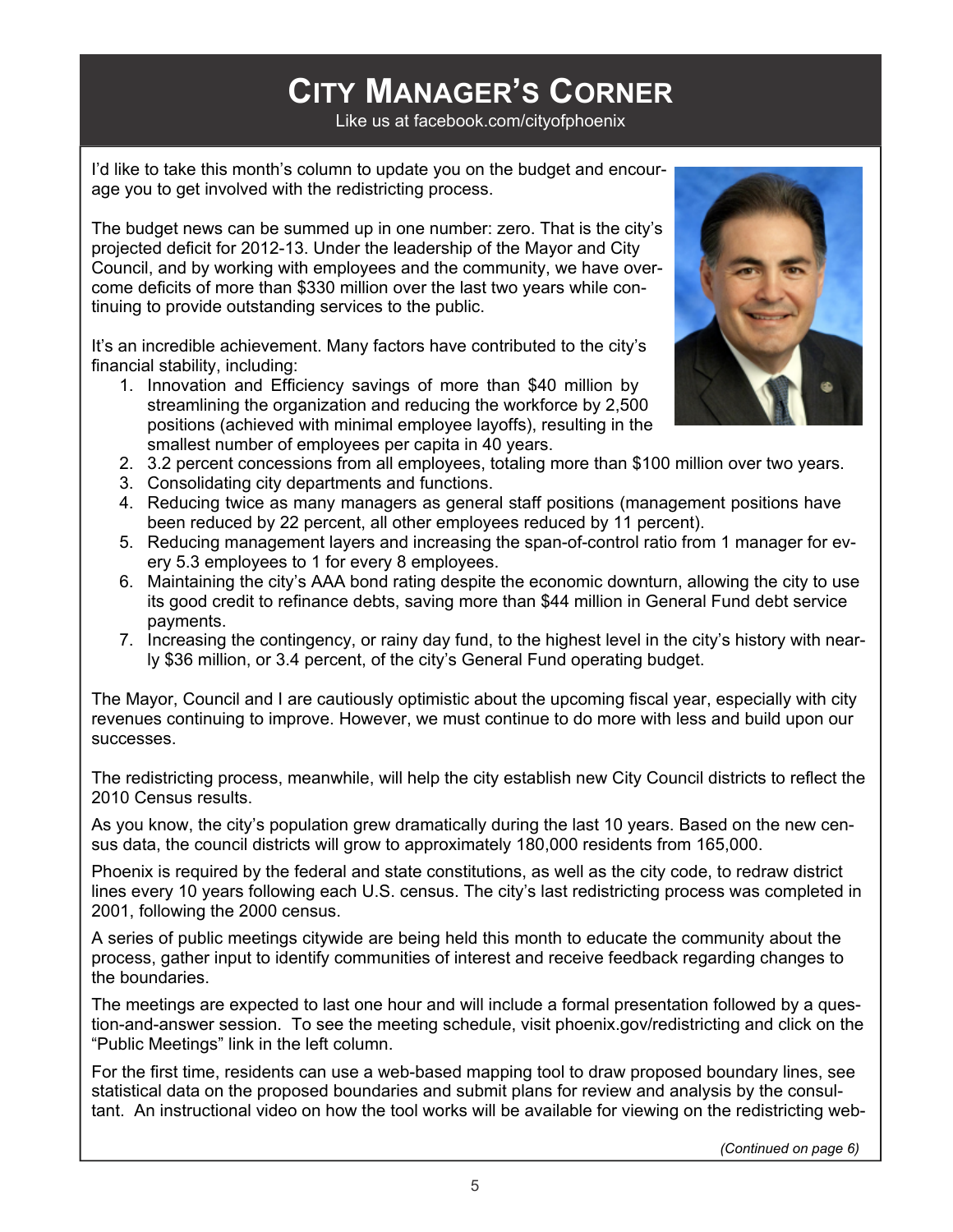### **CITY MANAGER'S CORNER (CONTINUED)**

#### *(Continued from page 5)*

site (link above). For residents who prefer to hand draw a proposed map, there is a kit available to download.

The City Manager's Office and City Clerk Department are overseeing the redistricting process. We're working closely with Research Advisory Services, which has been retained to develop the potential alternatives and the final proposed new districts.

I hope you will help us "map your future."

As always, if you have any suggestions for a column or wish to contact me, send me an email at contactus@phoenix.gov.

### **THE COPRA BOARD WANTS YOU TO HELP US GO GREEN(ER)!**

As a COPRA member, you can help us control our paper, printing, and mailing costs by accessing your monthly Chronicle electronically. Our membership is growing and so are these associated costs. As of the end of 2011, COPRA membership exceeded 2800 retirees. Approximately 80% of our membership receive a hard copy of the newsletter by mail. The Board realizes that some of our retirees do not have e-mail access, but for those members who do, we encourage you to assist us in reducing our costs. Please consider receiving the Chronicle electronically. Contact our Membership Chair, Marvin Roelse (marvinr567@msn.com), who will be glad to make this change. Thanks for your help!

#### **VETERANS ADMINISTRATION IMPROVED PENSION PROGRAM (CONTINUED)**

#### *(Continued from page 3)*

#### **How do I know if I meet the physical criteria?**

A veteran or surviving spouse who requires daily assistance may be eligible. The individual need not be bedridden – nor does s/he need to be in an assisted living or home health care situation. If a physician confirms that your physical limitations are such that you cannot live unattended, then the VA may determine that AID & ATTENDANCE is warranted.

Just like the BASIC Pension and the HOUSEBOUND Benefit, the applicant must meet the service criteria (90 days, one of which overlaps one of the VA-indicated periods of wartime). In the case of a surviving spouse, the deceased veteran must have met the service criteria.

Additionally, similar to the BASIC Pension and HOUSEBOUND Benefit, the same Financial Criteria and Countable Income apply. However, unlike the BASIC Pension and HOUSEBOUND Benefit, your doctor must confirm that your physical condition has deteriorated to the point that you require daily assistance from others in order to function. *Source: American Veterans Institute*

For additional information and forms, please visit the following websites: http://www.veteranaid.org/docs/Improved\_Pension.pdf http://www.vba.va.gov/bln/21/pension/vetpen.htm http://www.vba.va.gov/bln/21/forms.htm http://www.vba.va.gov/bln/21/

(\*The maximum benefit amounts for the three program levels are different and are subject to change. Contact the VA for current maximum benefit amounts for single veterans, veterans with dependents, surviving spouse, and surviving spouse with a dependent for BASIC, HOUSEBOUND, and AID & ATTENDANCE levels).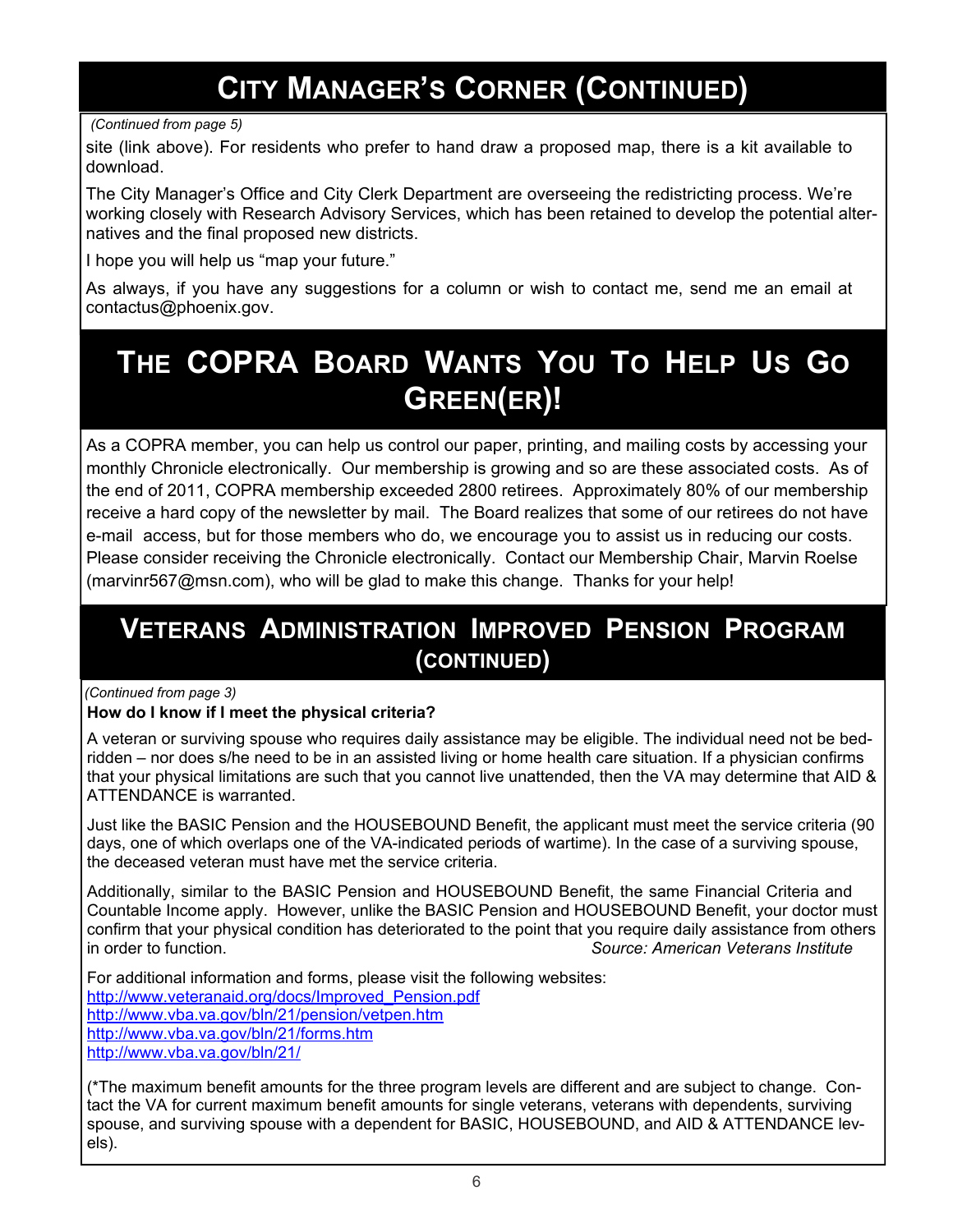## In Remembrance **2012 COPRA BOARD**

| Melba Hart                | 12/07/11          |
|---------------------------|-------------------|
| <b>Goodlow Young</b>      | 12/23/11          |
| <b>Patricia Martinell</b> | 12/23/11          |
| Fortune Smith             | 12/26/11          |
| Gillermo Gurule           | 12/27/11          |
| Robert McCann             | 01/02/12          |
| Patrick E Garcia          | 01/05/12          |
| Larry Dunbar              | 01/13/12          |
| James Morgan              | 01/13/12 Survivor |
| Larry Seager              | 01/14/12          |
| Nellie Cornjeo            | 01/17/12 Survivor |
| <b>Barbara Stinard</b>    | 01/20/12          |
| Karen F Jones             | 01/21/12          |
|                           |                   |

#### HEALTH AND COMPASSION

We care about our members and their families. If someone in your family is ill, whether at home or in a care facility, or if a loved one has passed away, please call Mary Dysinger-Franklin at (602) 705-8822.

### **TIPS (CONTINUED)**

 *(Continued from page 4)*

- 6. Don't use ATM machines with extra signage or warnings posted on the machine.
- 7. Never follow a link in a supposed bank email notice. If you are wondering if your bank has really contacted you via email, then close the email and directly type your bank's website address into your browser. Visit your account and look for update notices directly on your account or bank's website. The email is almost always a phishing scam.

While ATM theft isn't going to go away, the Global ATM Security Alliance reports that just .0016% of all ATM transactions worldwide are affected by crime or fraud.

Additionally, with a little bit of care and attention, you can avoid these scams and keep your money.

#### **Did you know that**...

Driving just one mile less every day and walking instead, would mean five million fewer obese adults after six years? Burning an extra 100 calories a day by walking or biking that mile could help you lose 10 pounds in a year.

*Sheldon Jacobson, PhD, University of Illinois, Urbana*

#### **Disclaimer**

Acceptance of advertisements or articles in the COPRA Chronicle does not constitute an endorsement by COPRA of goods or services.

| President:                              | <b>Jack Thomas</b>                                                 | (623) 825-6999                         |
|-----------------------------------------|--------------------------------------------------------------------|----------------------------------------|
|                                         | E-mail                                                             | jtnt@cox.net                           |
| <b>Vice President:</b>                  | <b>Laura Ross</b>                                                  | (623) 878-3334                         |
|                                         | E-mail                                                             | ljross50@gmail.com                     |
| Treasurer:                              | <b>Barbara Kellogg</b>                                             | (623) 322-5227                         |
|                                         | E-mail                                                             | avidgolfer@aol.com                     |
| Secretary:                              | <b>Dawnell Navarro</b>                                             | (623) 412-0854                         |
|                                         | E-mail                                                             | navarro2@cox.net                       |
| <b>Board Members:</b>                   | <b>Robert Salemi</b>                                               | (480) 821-6707                         |
|                                         | E-mail                                                             | rsalemi451@gmail.com                   |
|                                         | <b>Cathleen Gleason</b>                                            | (623) 399-9190                         |
|                                         | E-mail                                                             | cgleason2@cox.net                      |
|                                         | <b>Sue Stites</b>                                                  | (602) 819-7106                         |
|                                         | E-mail                                                             | sstites@cox.net                        |
|                                         |                                                                    | Karen Clifford-Anderson (623) 772-7472 |
|                                         | E-mail                                                             | kcliffander@yahoo.com                  |
|                                         | <b>Yvonne Warren</b>                                               | (602) 952-1025                         |
|                                         | E-mail                                                             | vimmons@yahoo.com                      |
|                                         | <b>Marvin Roelse</b>                                               | (480) 288-1046                         |
|                                         | E-mail                                                             | marvinr567@msn.com                     |
|                                         | Benefits Committee Chair & Health Task Force:                      |                                        |
|                                         | <b>Laura Ross</b>                                                  | (623) 878-3334                         |
|                                         | E-mail                                                             | liross50@gmail.com                     |
| <b>Retirement Board Representative:</b> |                                                                    |                                        |
|                                         | <b>Cathleen Gleason</b>                                            | (623) 399-9190                         |
|                                         | E-mail                                                             | cgleason2@cox.net                      |
| <b>By-laws Review Chair:</b>            |                                                                    |                                        |
|                                         |                                                                    | Karen Clifford-Anderson (623) 772-7472 |
|                                         | E-mail                                                             | kcliffander@yahoo.com                  |
|                                         | Member Support and Social Committee Chair:<br><b>Yvonne Warren</b> | (602)952-1025                          |
|                                         | E-mail                                                             | yimmons@yahoo.com                      |
|                                         |                                                                    | (480) 288-1046                         |
| Membership Chair: Marvin Roelse         | E-mail                                                             | marvinr567@msn.com                     |
| Chronicle Chair:                        | <b>Robert Salemi</b>                                               | (480) 821-6707                         |
|                                         | E-mail                                                             | rsalemi451@gmail.com                   |
| <b>Chronicle Editor:</b>                |                                                                    | Mary Dysinger-Franklin (602) 705-8822  |
|                                         | E-mail                                                             | copranewsletter@gmail.com              |
|                                         |                                                                    |                                        |

| COPERS websitewww.phoenix.gov/phxcopers |  |
|-----------------------------------------|--|
|                                         |  |
|                                         |  |
|                                         |  |

#### **Chronicle Article Deadline**

Please be advised that the deadline for submitting articles for the Chronicle is the **20th day of the month** before you want the article to appear. Any member may submit material for publication, but the Editor determines what will appear in the final copy based on suitability and available space.

This is your Chronicle. Help us by submitting articles of general interest. Tell us about yourself, your family, a trip you've taken or an interesting hobby you have. Suggestions are always welcomed.

E-mail to: COPRAnewsletter@gmail.com Or mail to: Mary Dysinger-Franklin, 6208 E. Desert Cove Ave, Scottsdale, AZ 85254